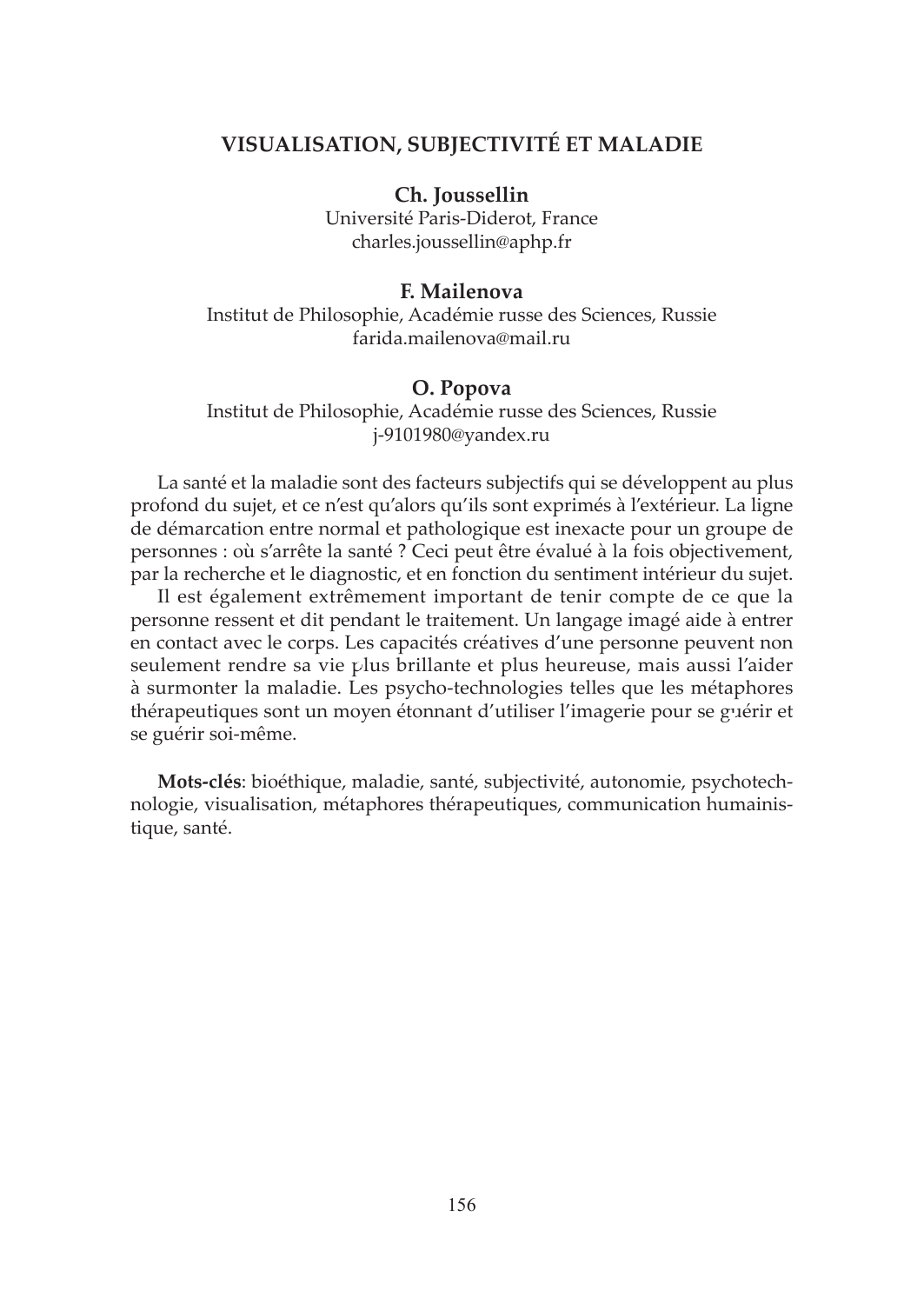#### **ВИЗУАЛИЗАЦИЯ, СУБЪЕКТИВНОСТЬ И БОЛЕЗНЬ**

**Ш. Жюслен**

Университет Париж-Дидро, Франция charles.joussellin@aphp.fr

#### **Ф. Майленова**

Институт философии Российской академии наук, Россия farida.mailenova@mail.ru

### **О. Попова**

Институт философии Российской академии наук, Россия j-9101980@yandex.ru

В статье предлагается взгляд на болезнь и здоровье как на субъективные факторы, имеющие к тому же своё образное выражение, которые развиваются глубоко внутри субъекта и лишь впоследствии получают своё выражение вовне. Размышляя о границе между нормальным и патологическим, которая всегда неточная и приблизительна, авторы задаются вопросом: где заканчивается здоровье? Это можно оценить как объективно, с помощью исследований и диагностики, так и согласно внутреннему ощущению самого субъекта. Хотя современная медицина и старается все более точно измерить и формализовать процесс постановки диагноза, практикующие врачи вынуждены признать, что субъективный фактор влияет как на изначальное восприятие болезни (и здоровья), так и на последующее излечение. При лечении также чрезвычайно важно учитывать то, что человек чувствует и говорит, каков ход его мыслей и в целом характер его убеждений. Для того чтобы понимать процессы, происходящие в теле, лучше всего подходит образный язык, который помогает получить контакт с телом. Отдельный раздел посвящён проблемам биоэтики, в котором подчеркивается, что в современном мире понимание болезни и особый ее статус определяются особым отношением к пациенту как к автономному существу. В биомедицинской этике принцип автономии приобретает особое значение, которое артикулируется на фоне традиционного медицинского патернализма. Уважение автономии личности больного является стержневым ее понятием. Патернализм лишал больного права на обладание собственным телом и, по сути, отдавал его в распоряжение врача. Наблюдалась интересная ситуация: обладая правом на неприкосновенность к собственному телу, распоряжаясь им как собственностью в обычной жизни, человек терял это право, испытывая воздействие различных медицинских манипуляций. Сделан вывод о том, что в пространстве современной биомедицины возникает потребность возрастной дифференциации правовых и моральных норм как норм, имеющих контакт с различными реалиями телесного, с телесностью, обладающей различной семантикой. Фундаментальным оказывается тот факт, что мораль по-разному применима к человеческим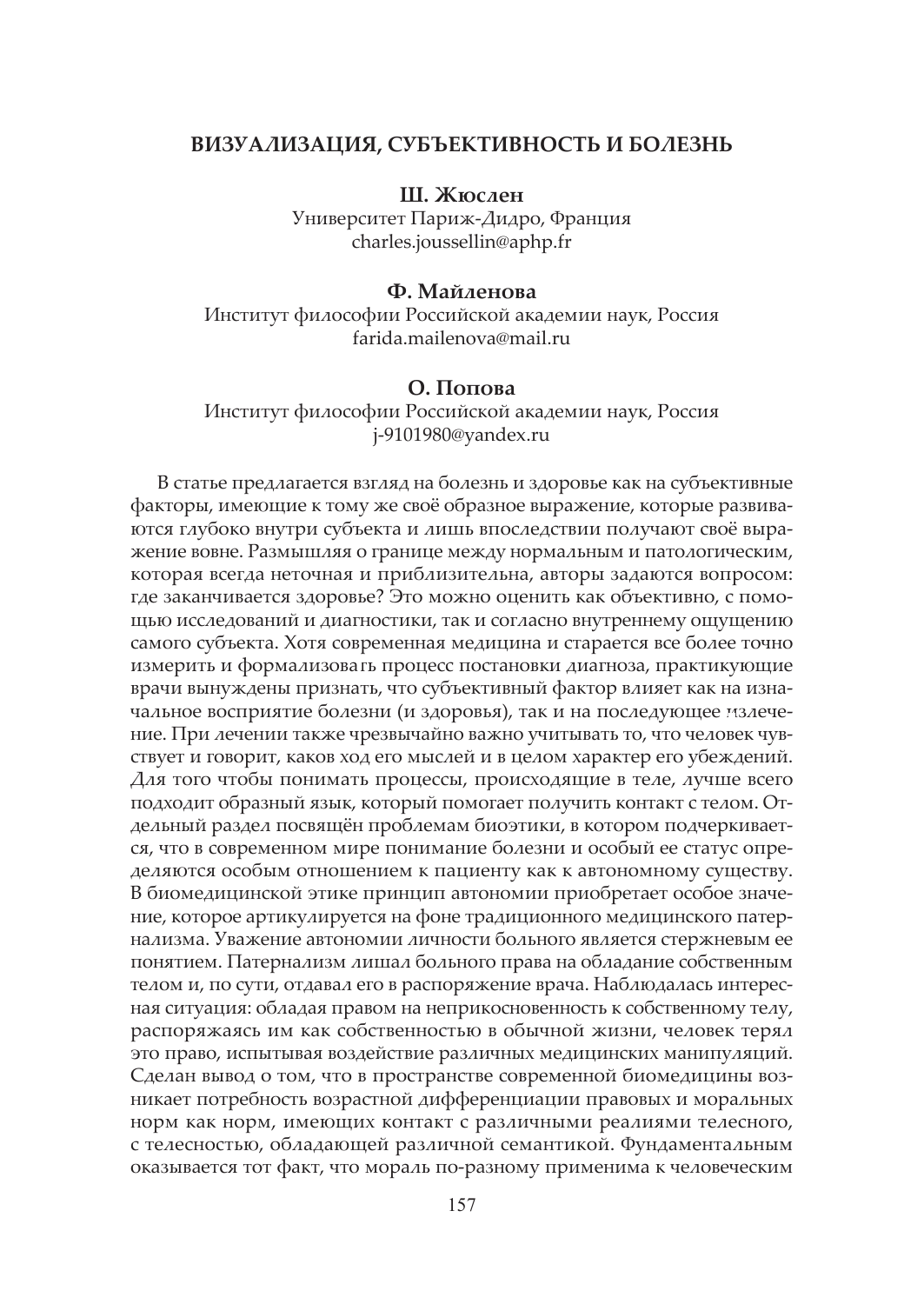существам, которые обладают различными телесными (биологическими) характеристиками. При этом информированное согласие касается только тех человеческих существ, которые подпадают под категорию автономных. При этом проблема манипуляций над человеческим телом не снимается полностью: фактически телесность независима от очевидных манипуляций, пока существует некая конвенциональная договоренность (людей экспертов – «во имя знания») относительно обладания полнотой автономии – полноценности, нормализации по определенным критериям (возрастным, психическим, физическим параметрам). Дополнительное внимание уделено психологическим аспектам исследуемой проблемы, в частности влиянию убеждений на самочувствие больного. Исследование психологического фактора подчеркивает важнейший тезис данной статьи о главенствующей роли субъекта. Терапевтические метафоры, используемые в лечении, являются действенными благодаря тому, что в этой технике используются возможности творческого бессознательного. Творческие возможности человека способны не только сделать его жизнь ярче и счастливее, но и помочь преодолеть болезнь. Психотехнологии, такие как работа с терапевтическими метафорами, являются тем удивительным способом использования образного мышления с целью исцеления и самоисцеления. Развитие телесного интеллекта очень важно не только в случае болезни или ее профилактики, но и в целом для улучшения качества жизни.

**Ключевые слова**: биоэтика, болезнь, здоровье, субъективность, автономия, психотехнологии, визуализация, терапевтические метафоры, гуманистическое общение, здоровье.

# **VISUALIZATION, SUBJECTIVITY AND DISEASE**

**Charles Joussellin** Paris Diderot University, Paris, France charles.joussellin@aphp.fr

### **Farida Mailenova**

Institute of Philosophy of the Russian Academy of Sciences, Moscow, Russian Federation arida.mailenova@mail.ru

#### **Olga Popova**

Institute of Philosophy of the Russian Academy of Sciences, Moscow, Russian Federation j-9101980@yandex.ru

The article offers a view on the disease and health as subjective factors with their own imagery, which develop deep inside the subject and only then get their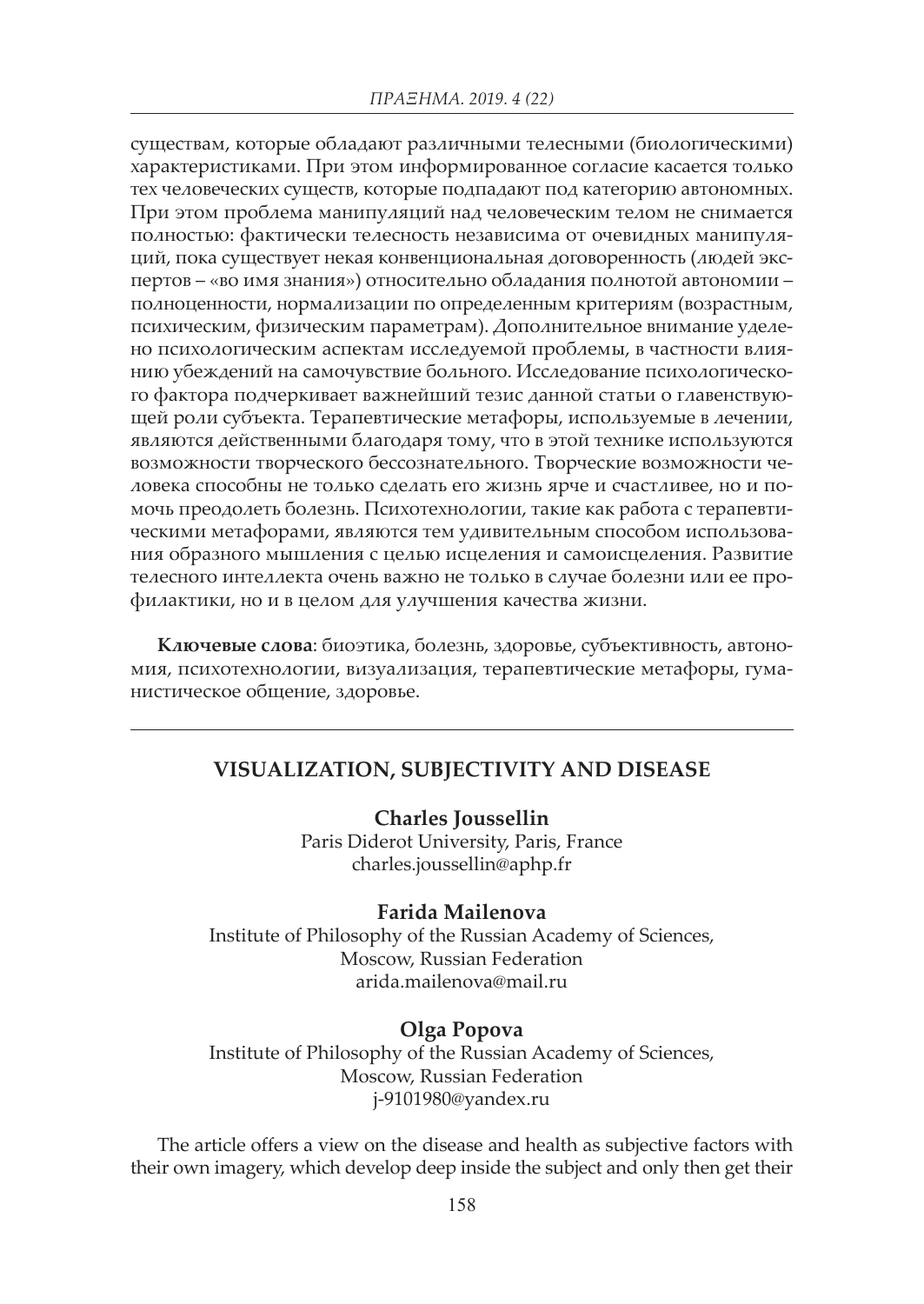expression outside. Thinking about the boundary between the normal and the pathological, which is always inaccurate and approximate, the authors ask the question: where does health end? This can be assessed both objectively, through research and diagnosis, and according to the subject's own inner feeling. Although modern medicine is trying to measure and formalize the process of diagnosis more and more accurately, practitioners have to admit that the subjective factor influences both the initial perception of the disease (and health) and the subsequent healing. It is also extremely important to take into account what a person feels and says about their thoughts and the nature of their beliefs in general. In order to understand the processes taking place in the body, an imaginative language that helps to get in contact with the body suits best. A separate section is devoted to bioethical issues; it underlines that, in the modern world, the understanding of the disease and its special status is determined by the special attitude to the patient as to an independent being. In biomedical ethics, the principle of autonomy acquires special significance, which is articulated against the background of traditional medical paternalism. Respect for patient autonomy is a core concept of patient autonomy. The article concludes that, in the space of modern biomedicine, there is a need for age differentiation of legal and moral norms as norms having contact with different realities of the corporal, with the body, possessing different semantics. Fundamental to this is the fact that morality applies differently to human beings who have different bodily (biological) characteristics. It is emphasized that informed consent applies only to human beings who fall into the category of autonomous beings. At the same time, the problem of manipulation of the human body is not completely eliminated: in fact, the body matter is independent of obvious manipulations as long as there is some conventional agreement (of experts, "in the name of knowledge") regarding the possession of full autonomy: fullness, normalization according to certain criteria (age, mental, physical and visual parameters). Additional attention in the article is paid to the psychological aspects of the problem under study, in particular, the impact of beliefs on the patient's health. The study of the psychological factor emphasizes the most important thesis of this article about the dominant role of the subject. Therapeutic metaphors used in treatment are effective due to the fact that this technique uses the capabilities of the creative unconscious. A person's creative abilities can not only make their life brighter and happier, but also help to overcome the disease. Psycho-technologies, such as working with therapeutic metaphors, are an amazing way to use imaginative thinking for healing and self-healing. The development of body intelligence is very important not only in the case of illness or prevention, but also in general to improve the quality of life.

**Keywords**: bioethics, disease, health, subjectivity, autonomy, psychotechnology, visualization, therapeutic metaphors, humanistic communication, health.

DOI 10.23951/2312-7899-2019-4-156-171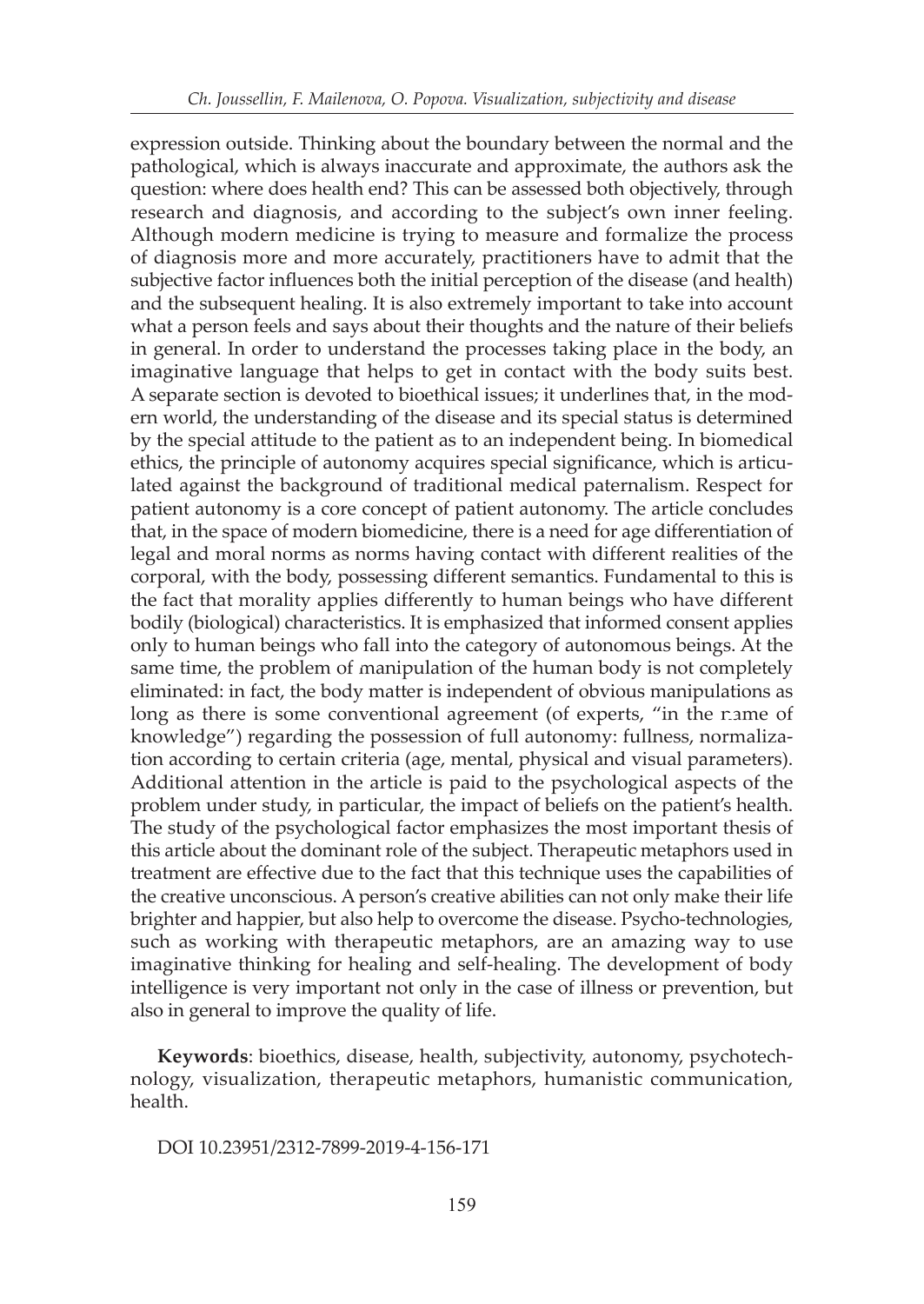#### **Introduction**

Sans nier les modifications physiologiques rencontrées, la santé et la maladie sont des phénomènes vivants évoluant au cœur de la subjectivité de chaque homme. Comment approcher la subjectivité d'autrui alors que celle-ci s'exprime déjà par la maladie, par son langage, essence de l'homme, et son activité artistique [Arendt 1983, 90], lesquels peuvent se déployer au cours d'exercice mentaux de visualisation et ainsi ouvrir un champ de possibles changements bénéfiques.

Abordons ce que représentent la santé, la maladie et la subjectivité, mais aussi ce qui relie la visualisation à l'activité artistique, pour proposer un cheminement à visée thérapeutique au cœur de la subjectivité.

Les capacités créatives d'une personne peuvent non seulement rendre sa vie plus lumineuse et plus heureuse, mais aussi l'aider à surmonter la maladie. Travailler avec des métaphores thérapeutiques est la façon étonnante d'utiliser la pensée de l'imagination pour la guérison et l'auto-guérison.

### **La santé**

L'homme habite un monde vivant qu'il constitue aussi en existant et coexistant par ses relations et interrelations avec les autres êtres vivants, dont les autres hommes. Suivant les thèses de Georges Canguilhem, la maladie d'un homme n'est pas une variation sur une échelle normée de la santé, elle est une nouvelle dimension de la vie, une nouvelle allure de vie. « La maladie est ébranlement et mise en péril de l'existence » [Canguilhem 2010, 121] et seule la personne malade peut distinguer où commence la maladie. La frontière entre le normal et le pathologique est imprécise pour un groupe de personnes : où finit la santé ? où commence la maladie ? Limites dynamiques et polémiques parce qu'elles sont vivantes et subjectives. Phénomène vivant, la maladie n'a pas de sens si la conscience humaine, de la personne malade, des observateurs et des soignants, est mise de côté. En revanche, pour une seule personne à la fois, la frontière est précise et elle-même en est juge [Canguilhem 2010, 119]. C'est pourquoi en matière de santé, ce qui se montre doit être analysé à la lumière de ce qu'en dit la personne.

C'est particulièrement évident dans le counseling psychologique. Avant d'entrer dans le vif du sujet, il est toujours utile de savoir quelle est la norme pour le patient, c'est-à-dire quel serait le résultat de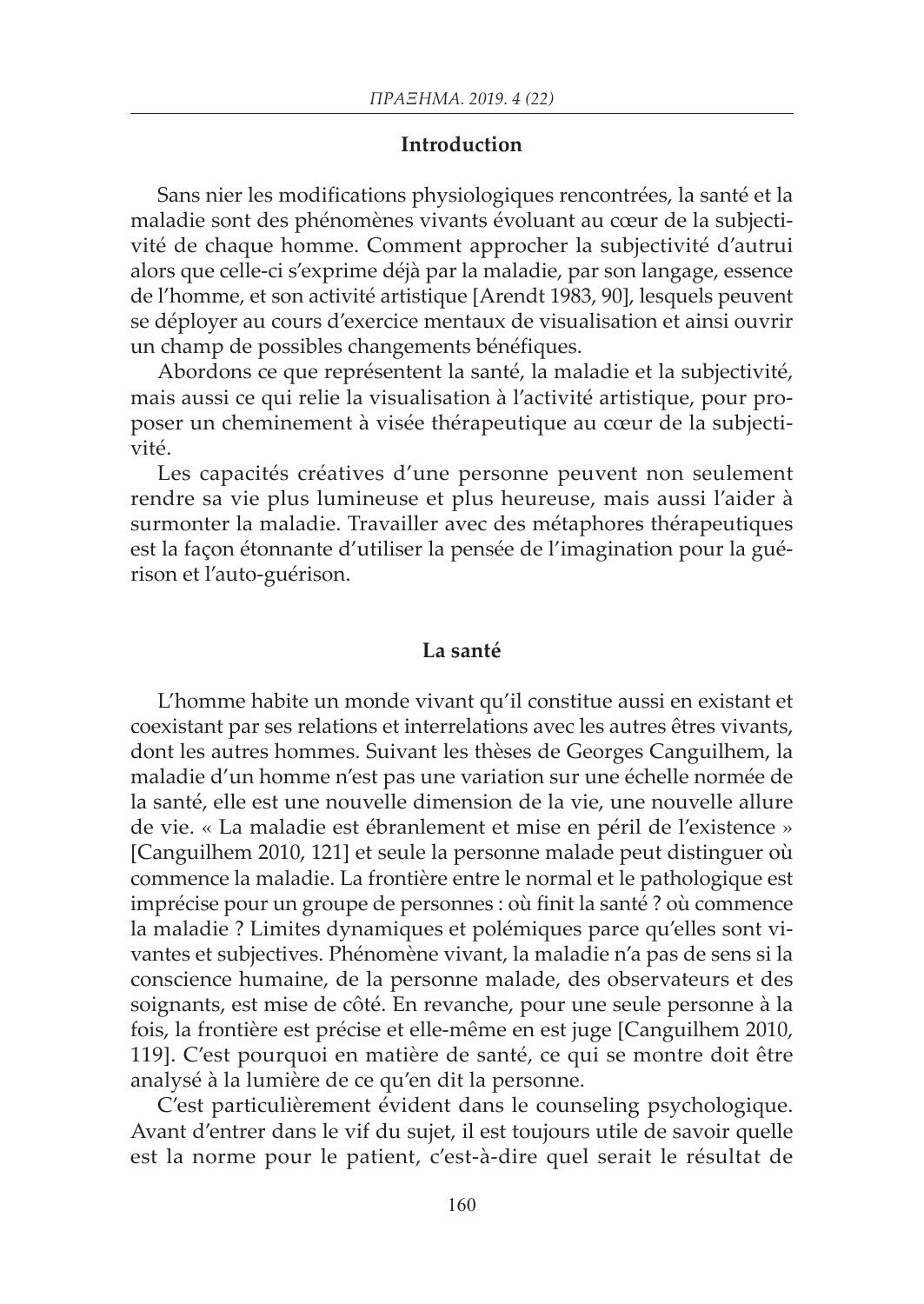l'intervention du psychologue. De cette façon, nous obtenons deux points principaux pour le travail : le soi-disant état réel dans lequel le client a un inconfort, un problème, une douleur et l'état désiré, dans lequel il n'y a ni douleur ni inconfort et le problème est résolu. Le thérapeute ne peut pas savoir avec certitude à quel point son client est malade ou douloureux, il est obligé de le croire sur parole et de faire une image de la maladie à partir des paroles du patient. De plus, même en matière de guérison, il vaut mieux pour lui de s'appuyer non seulement sur des connaissances scientifiques objectives sur les maladies, mais aussi sur des connaissances subjectives internes, qui sont dans le cœur de chaque individu. Le meilleur expert sur lui-même est l'individu. Cependant, cette connaissance est souvent non identifiée et inconsciente, et on trouve souvent dans le travail que l'image/contenu de l'état souhaité est beaucoup moins clair que l'image de la douleur.

Cependant, le rôle du thérapeute est aussi d'aider le patient à mieux se comprendre et de l'accompagner sur son chemin vers la connaissance et la guérison.

### **Douleur, maladie et autonomie**

« La maladie objective un rapport conflictuel au social » [Adam, Herzlich 2010, 64]. Vivante et parfois rebelle lorsqu'elle résiste aux techniques médico-chirurgicales mises en œuvre, la maladie peut déranger l'institution, la science et ses techniques. Pourtant la médecine, médiation et médium, ne se réduit pas à des techniques aussi savantes soient-elles. La maladie, celle d'une personne, expression d'un déséquilibre de sa relation avec l'environnement, demandera au médecin d'écouter et d'entendre la personne: « "faire avec" tel symptôme présenté par tel patient; éclairer ce symptôme par le discours de ce patient et ne plus lire à travers la grille scientifique qui réduit chaque corps à un corps anonyme » [Raimbault 1982, 27]. Accueillir *la mise en*  récit de l'éprouvé d'une maladie représente le premier geste soignant. La maladie, au cœur de la subjectivité de la personne, est toujours aussi une construction socio culturelle signifiante qu'il faut reconnaitre, au sens d'accueillir.

Dans le monde moderne, la conception de la maladie et de son statut particulier est déterminée par le regard particulier du patient en tant qu'être autonome.

En éthique biomédicale, le principe d'autonomie acquiert une signification particulière, qui s'articule dans le contexte du paternalisme médical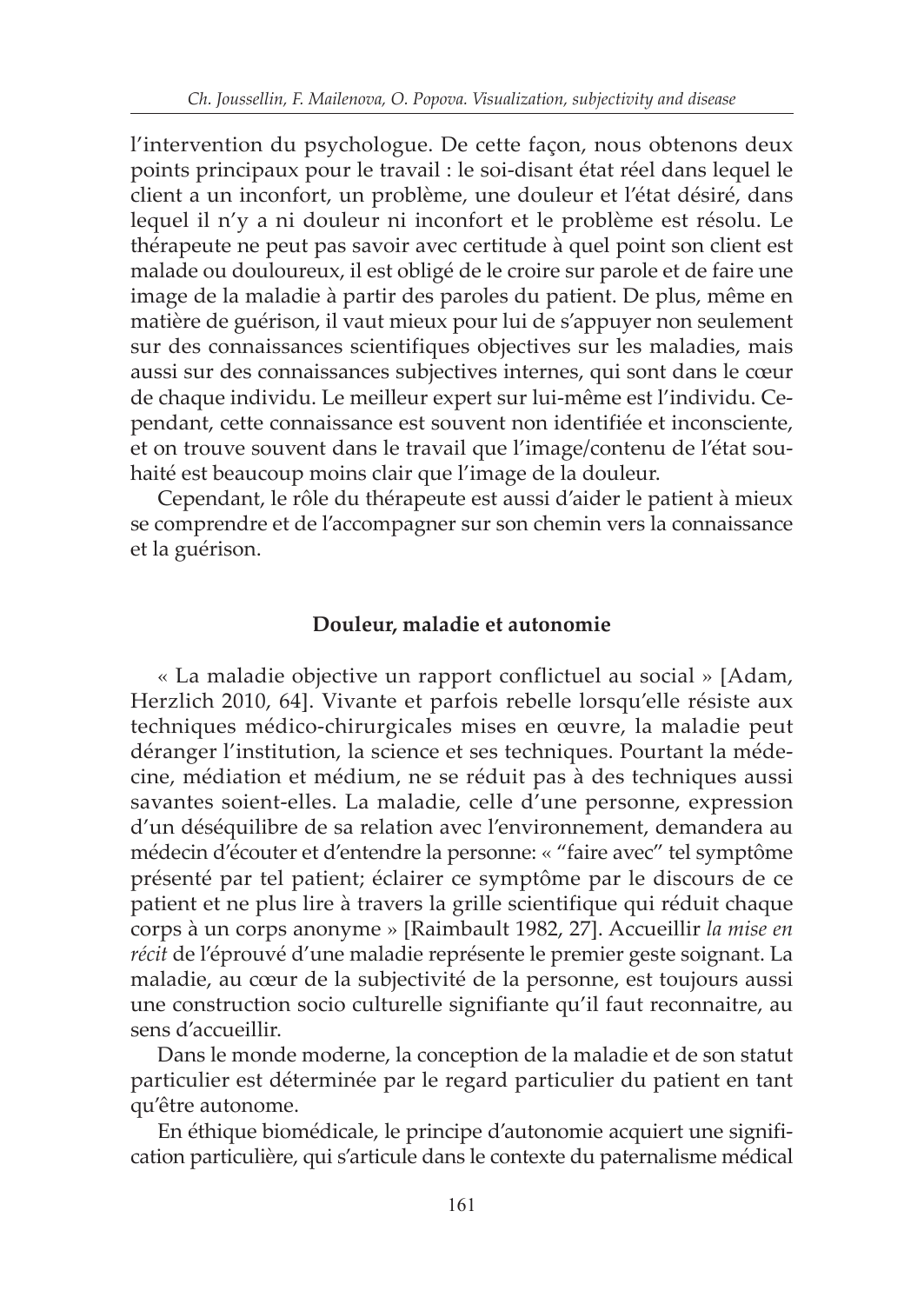traditionnel. Le respect de l'autonomie du patient est un concept fondamental de l'autonomie du patient. Le paternalisme a privé le patient de son droit de posséder son propre corps et, en fait, l'a mis à la disposition du médecin. Une situation intéressante a été observée : ayant droit à l'inviolabilité de son propre corps, le disposant comme bien dans la vie quotidienne, une personne a perdu ce droit, subissant l'impact de diverses manipulations médicales. Le principe du respect de l'autonomie du patient, qui est au cœur de la bioéthique et qui est en contradiction avec le paternalisme médical traditionnel d'Hippocrate, a donné la priorité à la protection des droits du patient, avec la subordination jusqu'alors incontestée à l'autorité du médecin qui l'excluait du processus décisionnel concernant sa santé. Dans le contexte de la pensée libérale, la bioéthique redonne au patient le droit de posséder son propre corps en tant qu'individu, ce qui est consacré par la loi et l'éthique dans l'obligation d'obtenir le consentement informé du patient à toute intervention médicale.

M. M. Bakhtin dans son ouvrage « À la philosophie de l'action » a noté que chaque norme de substantive devrait être spécifiquement justifiée dans sa valeur par les sciences correspondantes: logique, esthétique, biologie, médecine, une des sciences sociales. Dans le contexte de la bioéthique, une telle idée devient encore plus radicale : chaque norme substantive doit être spécifiquement justifiée dans sa signification par sa correspondance avec les caractéristiques du corps humain, ce qui représente la possibilité de l'application de la norme.

Le corps d'un enfant à venir, le corps d'un enfant, le corps d'un adulte, le corps d'une personne compétente et le corps d'un malade mental sont des réalités corporelles différentes qui exigent des normes différentes et souvent contradictoires. Chacun de ces patients a sa propre perception de la douleur et sa propre façon d'appréhender la maladie, et chacun d'eux doit avoir une approche spécifique pour faire face à la maladie, des normes spécifiques visant à établir une communication avec le patient, en tenant compte de son expérience personnelle.

Par conséquent, il est nécessaire de différencier les normes juridiques et morales selon l'âge, en tant que normes ayant un contact avec différentes réalités du corps, avec le corps, avec différentes sémantiques. Ce qui est fondamental, c'est que la morale s'applique différemment aux êtres humains qui ont des caractéristiques corporelles (biologiques) différentes. Le corps d'un embryon et le corps d'une personne capable comme deux types de corps très différents (physiologiquement et personnellement) suggèrent des critères moraux différents. C'est le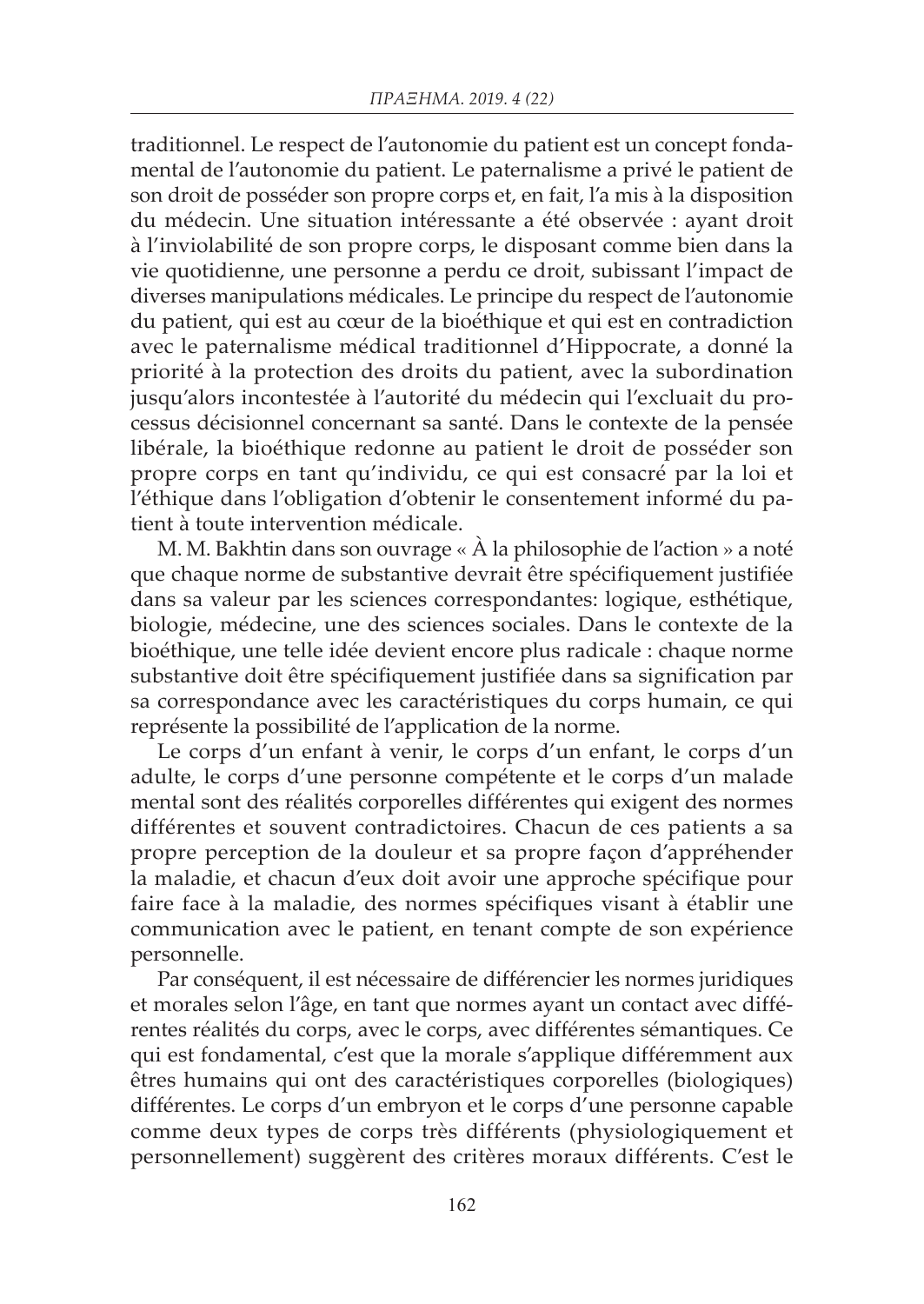second type qui donne lieu à une implication dans les relations morales et juridiques en tant que participant égal, partenaire, être autonome lié à la communication humaine universelle, alors que le premier est sous la garde paternaliste d'un adulte ou de diverses institutions qui compensent son certain degré d'insuffisance par rapport aux normes de compétence. A cet égard, dans les discussions libérales modernes sur le statut des embryons, les droits du fœtus-patient, l'euthanasie, l'image d'une personne et son identité sont doublés conformément aux idées de J. Locke – nous sommes capables d'identifier les sujets de moralité et ceux dont le moi moral est soit non articulé soit représenté chez le proche aidant (cela vaut pour les embryons, enfants, maladies graves, maladie mentale, etc).

En effet, il ne s'agit pas des droits de ces êtres eux-mêmes, mais du droit à la protection de ces êtres. En séparant l'identité d'une personne (en tant qu'identité d'une substance, d'une matière, dont se compose un corps humain concret) et l'identité d'une personne (définie par la présence de la conscience de soi), Locke semble donner la priorité dans le degré de plénitude (d'une personne au sens plein du terme) à la conscience de soi individuelle autonome, capable de se fixer des objectifs et d'entretenir avec les autres, laquelle, conformément au concept du droit naturel, est dotée des droits à la vie, la propriété et la liberté. L'utilisation des idées de Locke dans la pratique bioéthique peut donner lieu, par exemple, à des réflexions sur l'infériorité, l'infériorité et l'infériorité de ceux qui ne possèdent pas encore la conscience de soi, fusionnant avec leur propre corps (embryons) et ceux qui ne la possèdent plus pleinement (par exemple, les patients atteints de la maladie d'Alzheimer, ceux ayant un handicap mental, etc.).

L'inverse est vrai d'un être adulte autonome: à l'ère de la biotechnologie, il est caractéristique qu'un médecin doit équilibrer sa propre volonté envers la personne souffrante avec celle de la personne ellemême. Dans le contexte médical, la conscience s'est concentrée sur la position ponctuelle d'un « observateur », pour qui le corps est placé à l'extérieur comme un « objet ». Ce corps ne peut être affecté par la conscience que par un autre corps extérieur, le medicament [Tichenko 2001, 177].

Nous soulignons que les origines de cette position comportementale et les connotations éthiques qui lui sont associées résident dans la « vision médicale » du corps comme mécanisme qui s'est formé à l'époque cartésienne et qui a ensuite été adopté par le matérialisme français. Cependant, en raison d'une telle attitude, le médecin lui-même ressemblait à certains égards à un mécanisme, car sa « techne » s'avérait être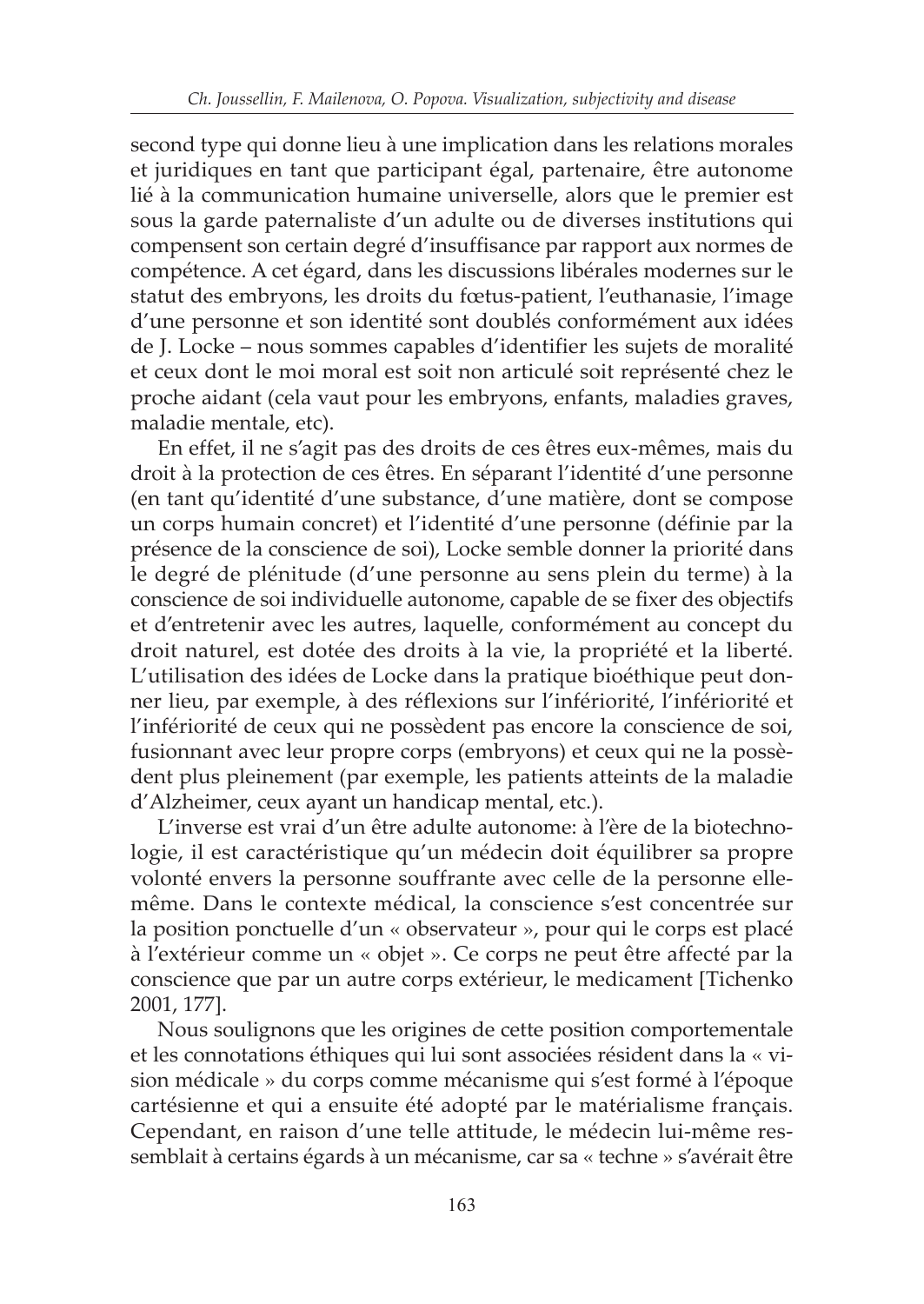une éthique médicale d'entreprise donnée, elle ne correspondait pas aux préférences personnelles du patient et n'était pas déterminée par la position subjective du médecin traitant.

Marcel Enaff, assez critique du fonctionnement médicalement compris du corps, aborde un point très important de son discours sur l'histoire de la science médicale libertine de Sade : « Un libertin qui démembre le corps de sa victime fait ce qu'un chirurgien se considère en droit de faire au nom du savoir au nom de son désir. La seule différence est que la première reconnaissance scandaleuse de ce plaisir... Toute connaissance et toute technique qui choisit le corps comme objet n'émerge que si le plaisir même par lequel il naît et disparaît est dépassé » [Annaff 2005, 52–53].

La position radicale d'Annaff souligne l'impossibilité de tracer une ligne claire entre la violence pour la connaissance (et donc pas la violence au sens classique du terme) et la violence en tant que telle. La violence au nom de la connaissance médicale n'était pas liée à la sémantique de la violence, car le modèle paternaliste de la relation médecinpatient n'impliquait pas un autre (non violent, c'est-à-dire tenant compte de la volonté de la pratique du patient), elle était légitime et justifiée par le bien du patient. Un modèle dit de relation d'ingénierie entre le médecin et le patient a été établi, selon lequel le médecin, en raison de sa perception rationaliste, ne voyait pas le patient comme une personne à part entière, mais comme un mécanisme dont le fonctionnement était de restaurer sa « techné ». La connaissance bioéthique affirme que la règle du consentement éclairé est un certain degré d'indépendance du corps par rapport aux manipulations faites à l'aide des connaissances médicales. Cependant, nous insistons sur le fait que cette règle s'applique toujours aux sujets de moralité normalisés, ceux qui sont capables d'exprimer leur volonté en raison de la présence de la conscience de soi. Même pendant l'anesthésie, le sujet, en fait, cesse d'être normalisé et à part entière. Pour un chirurgien qui suit la logique du « au nom de la connaissance », un tel patient devient un « matériel d'apprentissage » ou un « champ chirurgical ». La science objective le corps de l'homme car c'est une condition de son observation [Joussellin, Mailenova 2018].

Ainsi, dans cet esprit de raisonnement, le consentement éclairé ne concerne que les êtres humains qui entrent dans la catégorie des êtres autonomes. En même temps, le problème de la manipulation du corps humain n'est pas complètement éliminé: en effet, l'intégrité corporelle est indépendante des manipulations évidentes, tant qu'il existe un arrangement conventionnel (de personnes d'experts – « au nom de la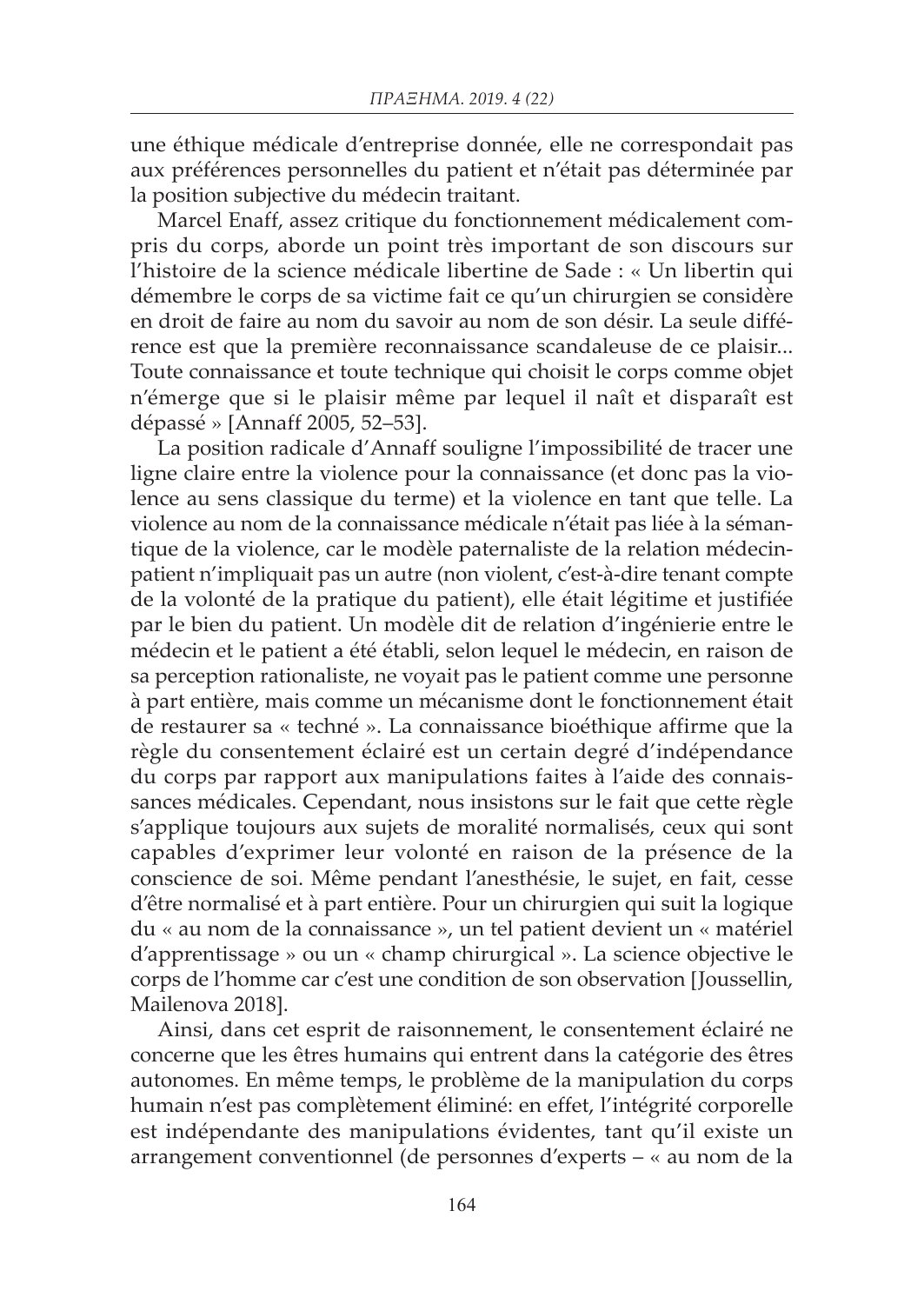connaissance ») concernant la possession de la plénitude de l'autonomie – complétude, normalisation selon certains critères (âge, état mental, paramètres physiques).

L'autonomie moderne n'est pas seulement un concept de droit ou d'éthique. Il s'avère qu'il est esthétiquement coloré. L'accent commercial mis sur un corps esthétiquement normalisé, dont l'apparence est largement due à la technologie médicale, est une caractéristique de la culture consumériste moderne.

Comme le souligne Mike Fiterstone, « la culture de consommation se referme sur cette image, qui encourage les individus à adapter les stratégies instrumentales existantes pour lutter contre la décomposition et la décomposition (ce qui est également approuvé par la bureaucratie d'État, qui tente de réduire le coût des soins de santé en cultivant un culte du corps dans la société) et de combiner cela avec une vision du corps comme un moyen de plaisir et d'auto-expression » [Featherstone 1982, 18].

En fait, l'homme moderne ne s'intéresse probablement pas tant à la possibilité de posséder son propre corps qu'à la possibilité d'être représenté en raison de cette possession non seulement de la nature factuelle de sa nature non régulée, mais aussi de donner au corps luimême un statut indépendant (bien que subordonné au commencement rationnel) – comme un objet esthétique qui se fixe un but, une performance qui inclut une variété potentielle d'images, qui place l'accent principal dans la sémantique de la culture.

Dans ce cas, l'autonomie de disposer de son corps s'avère être demandée par le sujet tant qu'il a la possibilité de représenter son essence dans sa signification esthétique. En l'absence de cette possibilité, il y a un changement dans la nécessité de disposer du corps dans son expression la plus intense : dans son abandon complet, son rejet par le droit de propriété (dans l'acte d'euthanasie).

# **La communication humanistique comme principe et condition de la guérison**

La communication entre une personne et une personne est un phénomène courant et en même temps peut cacher de nombreux miracles et énigmes. C'est par la communication que l'on peut guérir une autre personne et la faire souffrir. La capacité de communication humanistique, basée sur un amour profond de l'individu et la croyance que chacun a le potentiel de se développer et de créer, est essentielle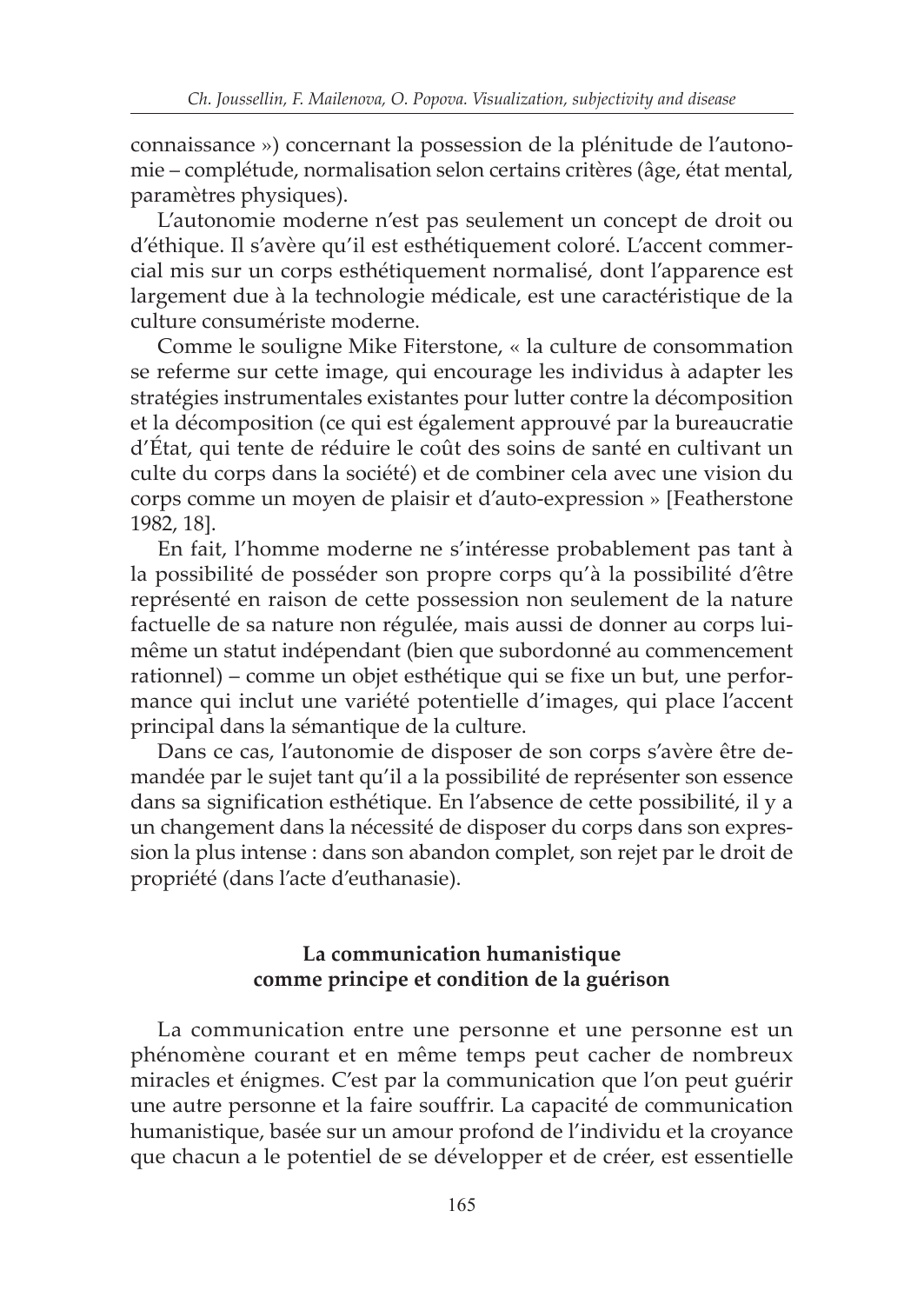pour les médecins, les psychologues et tous ceux qui travaillent avec les patients.

La question légitime se pose de savoir comment de traiter les manifestations du mal, la haine envers soi-même et envers les autres. Selon E. Fromm [Fromm 1993, 167], l'homme ne devient méchante que si les conditions nécessaires à sa croissance et à son développement sont absentes. Le Mal n'est pas imminent, mais conditionné par le manque de bien du Bien, et apparaît comme le résultat `fonction d'un échec dans la vie.

Pour le travail d'un psychothérapeute, cette disposition est d'une importance fondamentale. À la recherche profonde des manifestations négatives de la personne par rapport aux autres et par rapport à ellemême, il devient finalement clair que dans une racine de chaque acte il y a une intention positive, une aspiration dans l'amour, la compréhension, le bonheur. Ainsi, tout mouvement de l'âme, même destructeur, peut être « redirigé » vers une direction positive. Le principe de l'intention positive, appliqué en psychothérapie, suppose une prémisse aussi fondamentale, car même des sentiments destructeurs comme le ressentiment, le désir de vengeance, même le désir de mutiler ou de tuer quelqu'un, contiennent dans leur essence un désir insatiable d'attention, d'acceptation et d'amour.

Une autre prémisse importante de l'éthique humaniste est l'hypothèse qu'une personne a une motivation innée à grandir et à se développer, et n'a donc pas besoin de stimuli externes supplémentaires pour sa créativité. Cette capacité se manifeste et est utilisée en psychothérapie, en particulier lorsqu'on utilise des métaphores. Une fois en transe, le client est impliqué dans le processus créatif de création d'une métaphore thérapeutique qui décrit et transforme ensuite sa douleur. Non seulement le résultat final de la thérapie, mais même le processus de création lui-même est la guérison.

#### **L'art de la métaphore de la guérison**

La métaphore est souvent le langage le plus efficace pour communiquer avec les patients au sujet de cas compliqués où il n'y a pratiquement « pas assez de mots » pour expliquer et comprendre, ainsi que dans des situations qui sont si chargées émotionnellement que la conversation directe est impossible à cause de trop de sentiments.

Les métaphores de la thérapie permettent, d'une part, de s'abstraire des émotions associées à la douleur émotionnelle et physique et, d'autre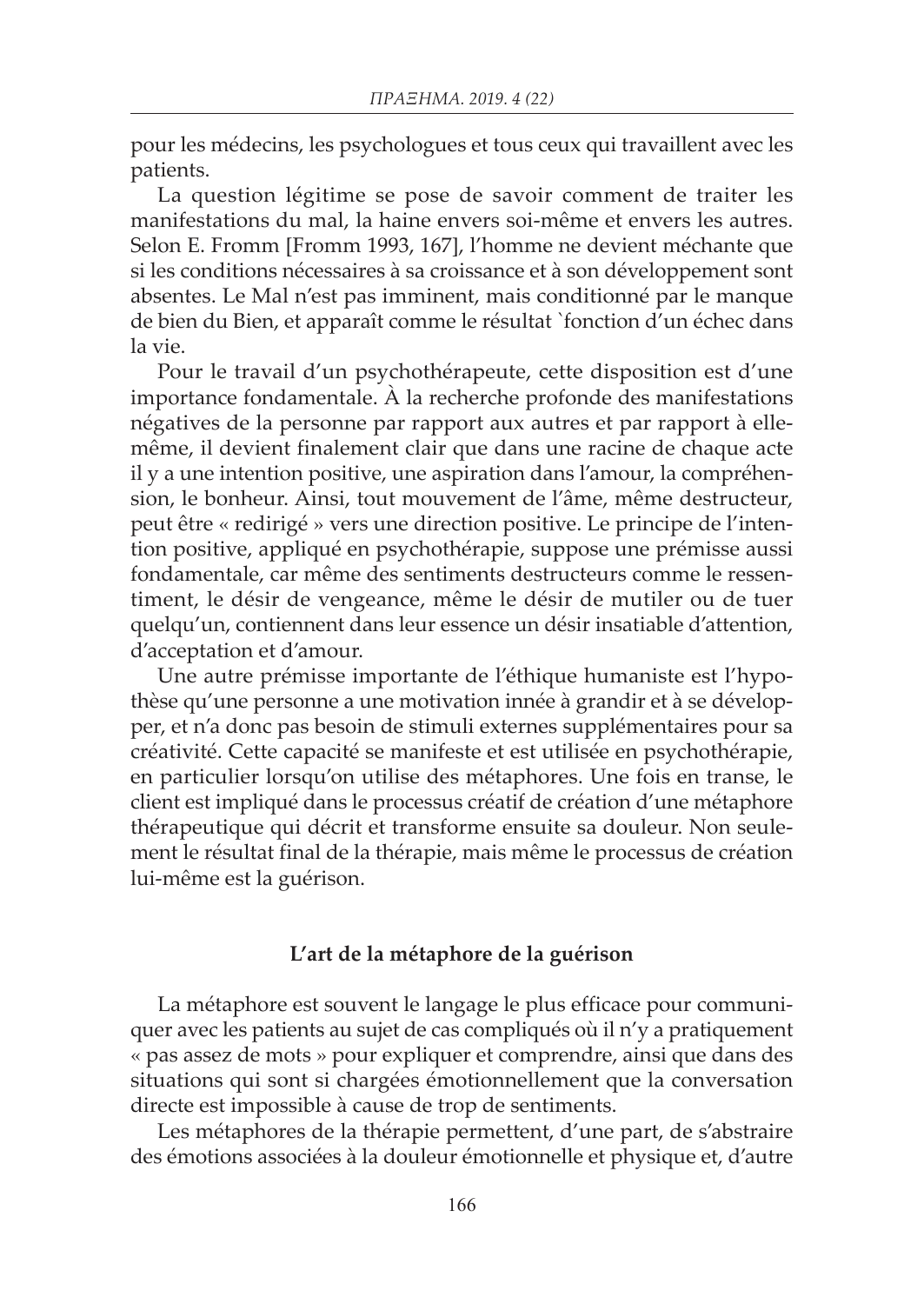part, d'impliquer une pensée rationnelle qui est parfois dépassée par trop de douleur.

Un psychothérapeute travaille avec les mots, en utilisant la capacité du mot non seulement pour refléter le monde intérieur de la personne, mais aussi pour le changer, pour aider à faire face à la douleur et guérir. Cependant, un mot mal compris ou mal compris peut conduire le thérapeute sur la mauvaise voie et non seulement ne pas résoudre le problème du patient, mais aussi causer un traumatisme supplémentaire.

Pour améliorer la qualité de la communication thérapeutique, il est important d'être capable d'utiliser correctement le langage, de poser des questions et d'écouter attentivement la réponse, car le langage a la capacité de coder des informations cachées dans l'espace inconscient à l'aide d'images.

La particularité de la communication psychothérapeutique est que le langage n'est pas seulement un moyen de communication, mais un outil qui permet d'accéder à l'inconscient, dans le domaine du « moi » humain, où l'information existe sous forme d'images, de sensations corporelles, et où les souvenirs de tous les événements passés sont stockés, les plus douloureux, traumatiques, les plus heureux et les plus stimulants.

La métaphore vous permet d'accéder et d'utiliser l'énergie de ces souvenirs, ainsi que de surmonter en douceur la résistance à la thérapie et de travailler sur les blessures. Grâce aux métaphores, il est possible d'accéder à des ressources personnelles cachées et de permettre au cerveau de recycler des problèmes complexes et de trouver une issue à des situations auparavant désespérées. Une autre valeur stratégique des métaphores est qu'elles permettent aux capacités créatives uniques de l'inconscient humain d'être vues et utilisées pour guérir. Même après avoir vécu la terrible et traumatisante expérience de la violence (émotionnelle, physique, sexuelle), qui est habituellement déplacée mais qui continue d'empoisonner la vie, l'individu est capable d'y retourner dans un espace métaphorique et de recycler cette expérience afin que la horrible situation passée cesse de jouer un rôle significatif dans la vie actuelle réelle.

Souvent, c'est la méthode de la métaphore qui permet de guérir des problèmes qui durent de nombreuses années. La souffrance à long terme est le résultat de quelque chose qui a empêché le cerveau de retravailler une expérience douloureuse au moment de la blessure. La raison, en principe, était le manque de ressources à ce moment-là: impossibilité physique ou mentale d'une autre réaction à ce moment-là (dans des situations de violence ou de catastrophe), le petit âge du patient, sa forte dépendance émotionnelle et/ou physique de la personne qui a été la cause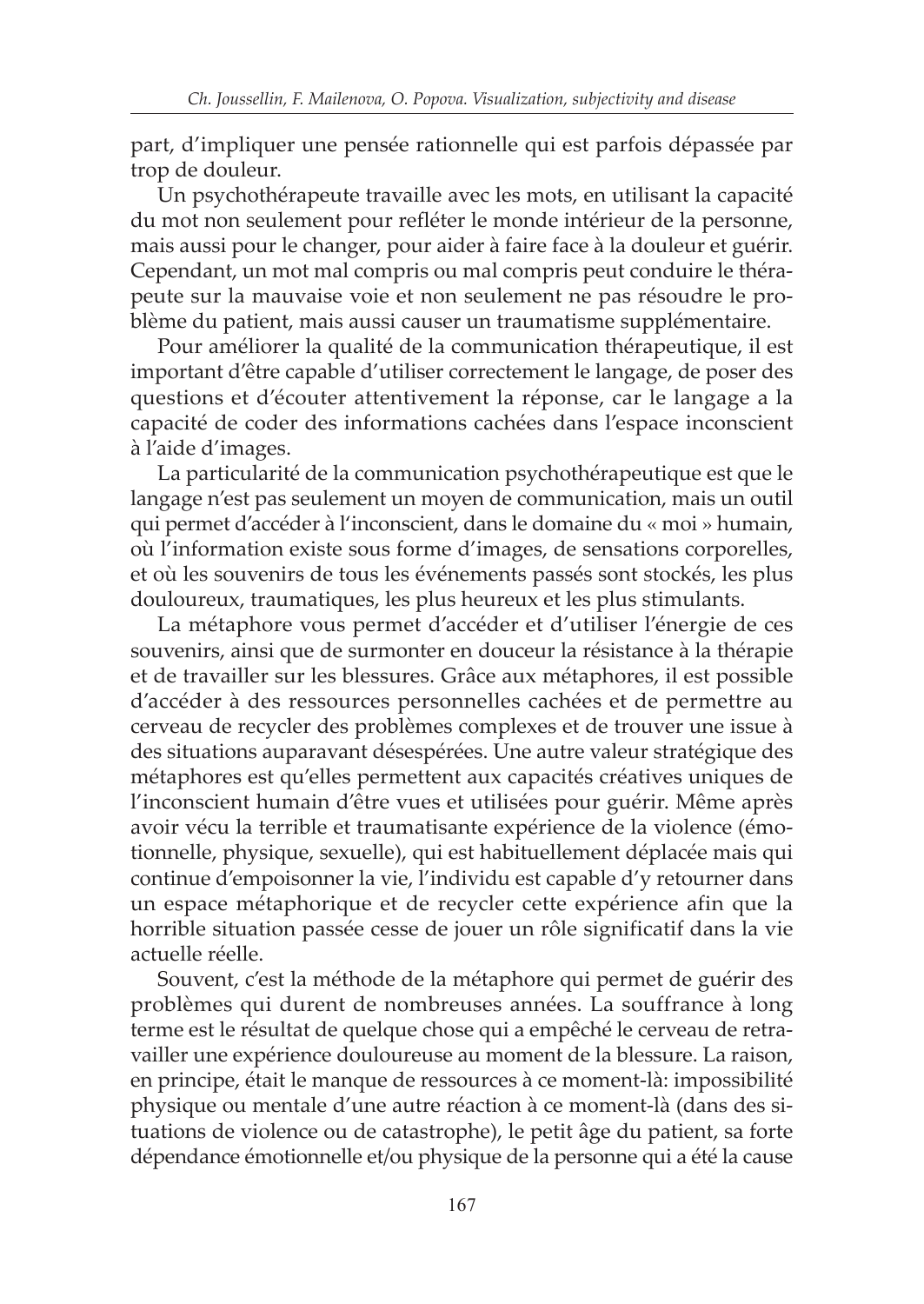du trauma. Cependant, à l'heure actuelle, bien que la menace appartienne au passé, les conséquences de ce traumatisme continuent de causer de la douleur et d'empêcher le patient de poursuivre sa vie normale, laissant derrière lui des souffrances passées qui sont « éternisées » par le corps sous la forme d'une douleur somatique.

Le fonctionnement de la métaphore est pour l'instant un mystère pour nous, peut-être qu'à l'avenir avec le développement des neurosciences nous pourrons révéler le voile de ce mystère, mais en attendant nous pouvons juger son efficacité directement par le résultat, l'amélioration de l'état du patient. Si l'expérience douloureuse a été redessinée, toute la situation de la vie change par magie lorsque la transe est terminée. La manière exacte dont les processus se déroulent dans l'espace inconscient ne peut être jugée qu'indirectement, car le client, bien qu'actif, peut parler et répondre aux questions et, dans une certaine mesure, observer lui-même, percevoir ce qui se passe à travers des images aux couleurs émotionnelles vives et reste dans le processus de la session entière dans un monde imaginaire spécial, semblable au monde des rêves ou de la méditation.

Bien que les techniques d'hypnose d'Erickson n'impliquent pas d'immersion en transe profonde, le travail principal qui se déroule dans l'espace intérieur du client disparaît souvent lorsque le processus est terminé. Cet oubli, c'est comme oublier des rêves qui peuvent être saturés d'émotions très vives, parfois lourdes et terribles, et comme si à la fin du spectacle, les rideaux s'enfonçaient progressivement, les sons se calment et le silence arrive... C'est peut-être là la sagesse particulière de notre nature, qui ferme notre conscience à la contemplation d'images trop lourdes de notre vie.

### **La subjectivité**

La subjectivité représente la façon singulière avec laquelle la personne parle de sa maladie, mais aussi le vécu de la maladie elle-même. Une évaluation qualitative ou quantitative de la subjectivité est illusoire et toujours réductrice car objectivante : « [...] il n'est jamais possible d'expliquer si peu que ce soit la subjectivité, fût-elle réduite à du psychisme, c'est-à-dire à son ombre portée sur le monde, par du biologique » [Michel 1987, 230]. Après Aristote et Saint Augustin, le sujet est aujourd'hui perçu en premier selon un ordre naturel. Le pronom « Je » est ainsi pris en considération si nous voulons signaler à d'autres l'existence en nous de telle ou telle expérience : je pense, je vois, je souffre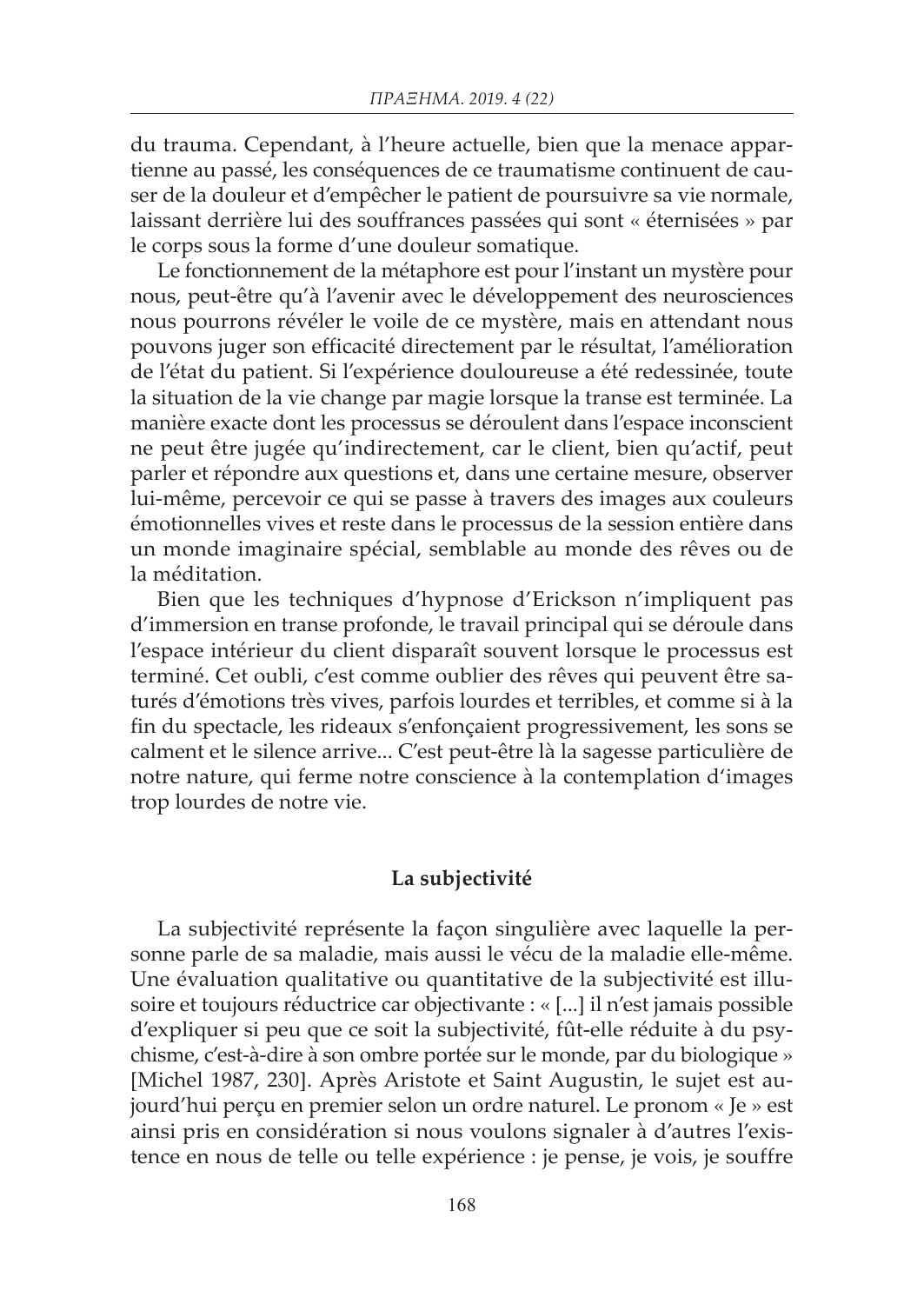Autrement dit, nous relions la subjectivité à un phénomène qui procède de la vie, du vivant, de l'homme vivant parmi les autres hommes; toujours singulière à un moment donné, influencée par les enjeux, les circonstances et l'histoire de l'homme malade.

Alors que la maladie se déroule au cœur de la subjectivité et que la subjectivité s'exprime aussi à travers le langage et l'activité artistique de la personne, les liens entre la visualisation et l'activité artistique montreront l'intérêt d'une telle démarche pour soigner autrui.

# **La visualisation : œuvre d'art**

La visualisation dont nous parlons est l'action de représenter mentalement des images visuelles qui ne sont pas présentes; acte possédant des caractéristiques communes à la création d'une œuvre d'art.

En nous appuyant sur la façon par laquelle Martin Heidegger décrit l'œuvre d'art [Heidegger 1962], nous retenons que si l'œuvre d'art est fondée sur l'apparence, sur une interprétation humaine, la visualisation l'est aussi. Si à l'évidence la visualisation n'est pas fabriquée de la main de l'homme, en revanche comme l'œuvre d'art elle « s'use » et « s'épuise » dans son « utilité », même si cet épuisement n'est pas de même nature puisque la visualisation est immatérielle.

La visualisation, comme l'œuvre d'art, s'installe et s'ouvre au monde, donne aux images formes et couleurs, familiarité et étrangeté, amplitude et petitesse. Les images font venir « l'afflux infatigué et inlassable » de ce qui se dévoile du monde et de la terre. L'ailleurs et le jadis sont plus forts que l'ici et le maintenant. L'espace s'ouvre alors que l'intimité se replie, les détails s'estompent, les couleurs changent, l'espace est sans limite. Le processus de création de ces images, comme de l'œuvre d'art, fait advenir un étant qui n'existait pas et qui n'adviendra plus par la suite. Une création originale, éphémère, radicalement subjective, non reproductible à l'identique, imprévisible qui permet d'ériger, de construire, d'ouvrir un champ des possibles. Un événement singulier riche de possibilités qui ne viennent pas du néant mais des déterminations retenues par la qualité de la disponibilité d'accueil et d'écoute de soi-même à cet instant, en lien éventuellement avec des suggestions d'autrui.

Sous la domination de l'image, du temps et de l'espace, du dehors et du dedans, mais aussi sous le signe de l'infini, la visualisation, similaire à une activité artistique, se déploie au cœur de la subjectivité et permet à la personne malade de se découvrir et de découvrir ce qui peut l'aider.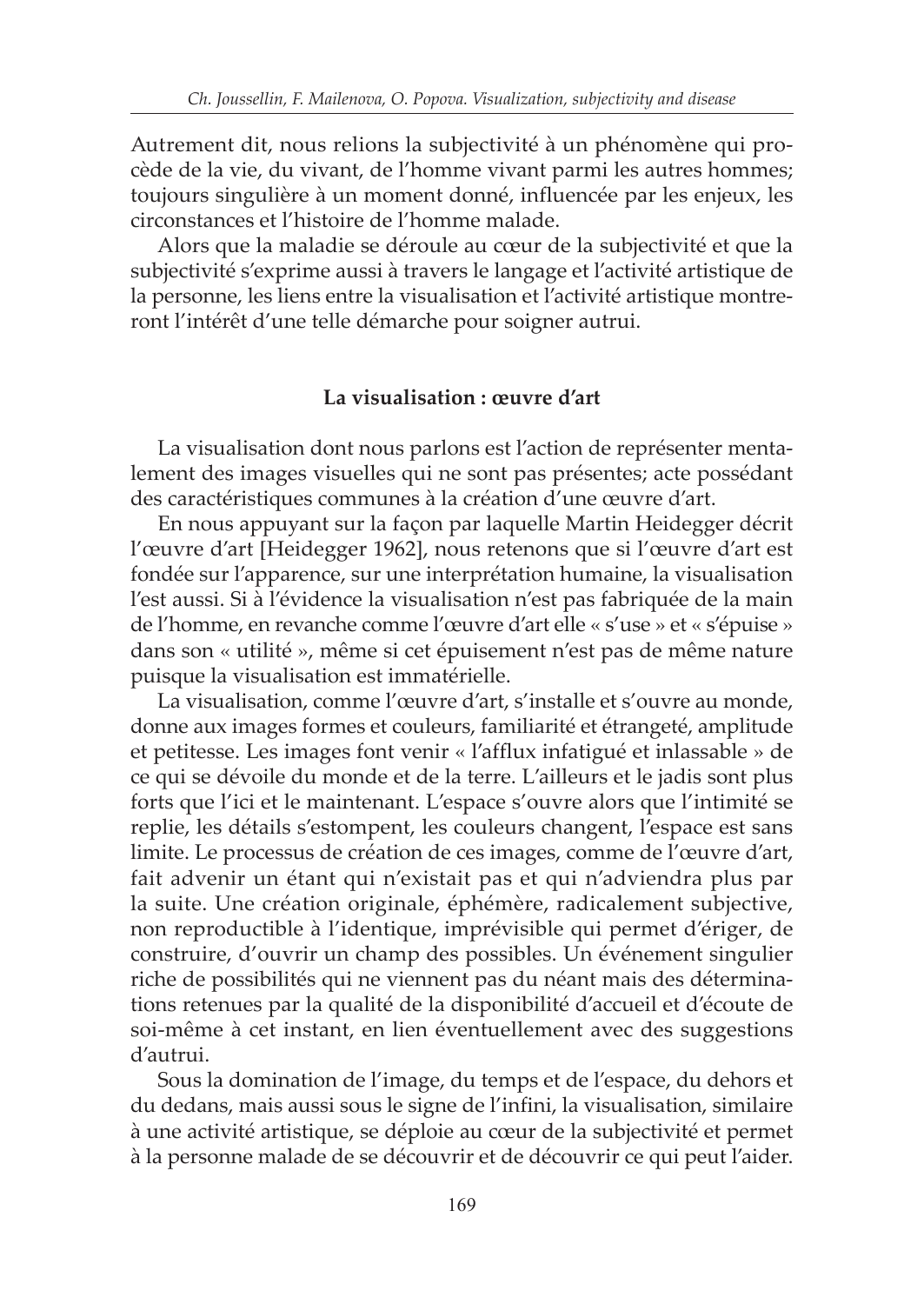# **Conclusion**

Dans cet article, nous avons essayé de prêter attention à la composante communicative de la médecine moderne. L'espace personnel de la maladie et l'expérience personnelle de la douleur doivent correspondre à des pratiques communicatives spéciales visant à visualiser la souffrance, à générer des images et des métaphores visuelles. Des outils psychologiques de ce genre nous permettent de porter la maladie, de la jouer d'une manière artistique, de la travailler comme une œuvre d'art.

Il est important dans le processus d'interaction communicative entre un médecin et un patient de prendre en compte sa position existentielle autonome. Le patient n'est pas une construction d'ingénierie ou un instrument manipulable à l'infini. Un porteur de responsabilité et, en même temps, un artiste travaillant dans un espace communicatif avec des images du patient, avec le pouvoir de la métaphore et créant dans son image du monde un monde alternatif, plus harmonieux de douleur et de souffrance.

Le langage peut être précis, subtil et dangereux comme une arme. Ça peut faire mal comme un couteau et guérir comme un bistouri. Et les psycho-technologies existantes permettent de renforcer à plusieurs reprises ces propriétés de la langue, la conduisant parfois à la magie.

Le langage imaginatif, utilisé pour créer une transe dynamique en alternant l'accompagnement du client de l'espace de ses sensations corporelles à l'espace de la pensée créative avec le chargement de son régime alimentaire et son retour aux sensations du corps, permet de voir comment le langage peut devenir matériel et acquérir un pouvoir curatif. La connexion entre l'esprit et le corps par le langage est à la fois un miracle et un mystère, et ce qui nous arrive chaque jour. Mais en même temps, elle peut être explorée et reproduite, aidant les individus à apprendre et à guérir.

Grâce à la métaphore, nous pouvons faire un pas de plus dans la connaissance du merveilleux monde humain et ouvrir légèrement le voile sur les mystères étonnants de notre cerveau et de notre inconscient créatif.